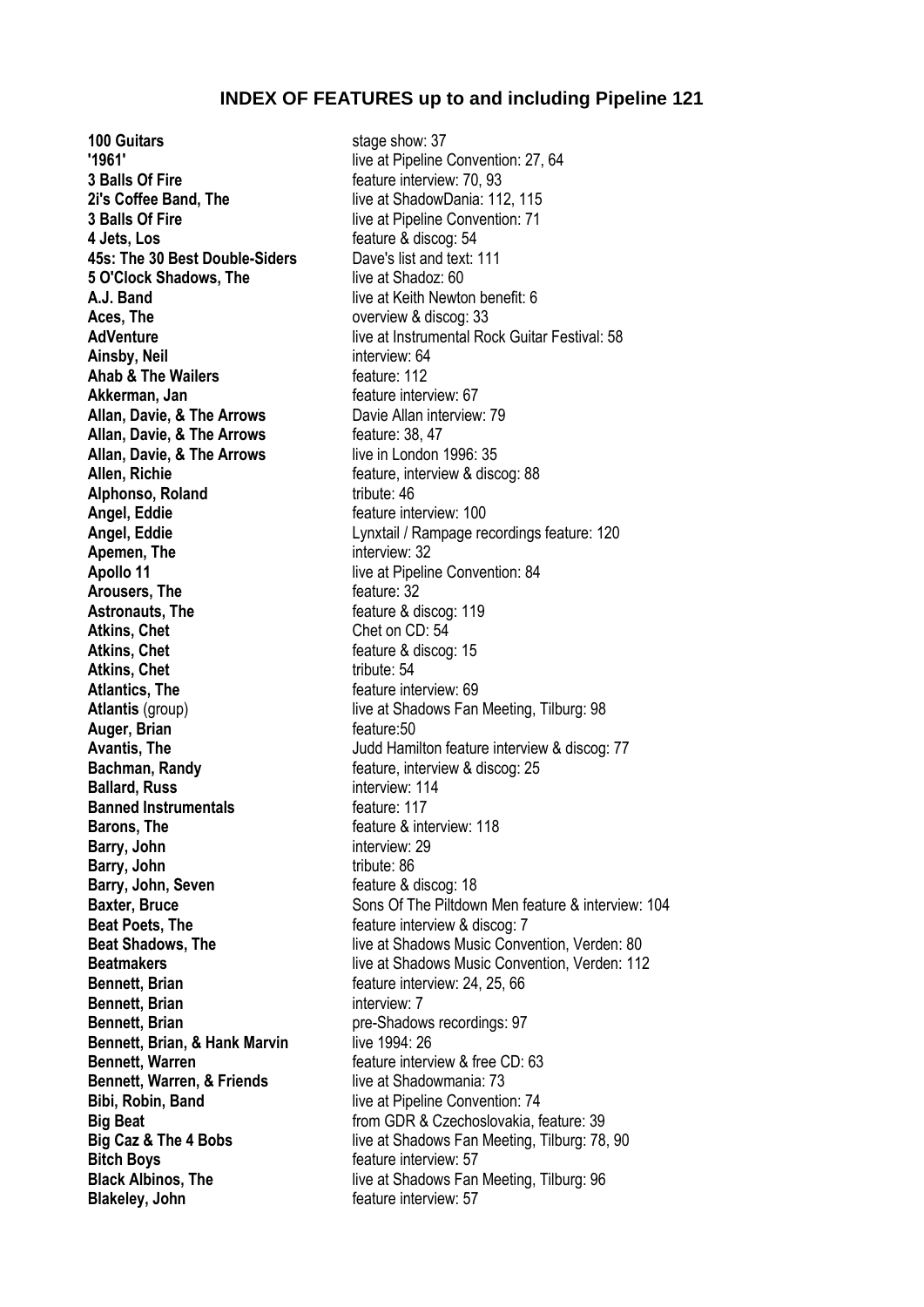**Bogle, Bob** tribute: 81 **Bole, Sam** interview: 61 **Bollard, Alex** feature: 25 **Bollard, Alex** overview: 22 **Bond** overview: 58 **Bond, Jimmy** tribute: 89 **Booker T & The MGs** Donald "Duck" Dunn tribute: 89 **Booker T & The MGs** live 1990: 5, 7, 68 **Booker T & The MGs** unreleased Stax masters: 14 **Bowie, David, & The Konrads** overview: 70 **Boys. The live at Pipeline Convention: 40 Breakers. The interview with Jim Abrahams: 118 Brown, Alison, Quintet** live: 86 **Brown, Joe feature: 31 Brown, Joe** live: 39 **Buchanan, Roy by the contract of the contract of the contract of the contract of the contract of the contract of the contract of the contract of the contract of the contract of the contract of the contract of the contract Bungleflint Bungleflint live at Pipeline Convention: 68 Burns Guitars Barry Gibson interview: 31 Burton, James** meeting with: 103 **Busters, The discourse Example 2018** feature, interview & discog: 79 **Caiola, Al Caiola, Al Caiola**, Al **Caiola Camel Camel Camel Camel Camel Camel Camel Camel Camel Camel Camel Camel Camel Camel Camel Camel Camel Camel Camel Camel Camel Camel Camel Camel Camel Camel Camel Camel Camel Camel Camel Camel Camel Camel Camel Camel Camel Camel Camel Camel Camel Camel Camel Camel Camel Camel Camel Camel Camel Camel Camel Camel Camel Camel Camel Camel Cannons, The Cannons**, The **feature**, interview & discog: 96 **Casey, Al** tribute: 72 **Cattini, Clem Cattini, Clem feature** interview: 39, 61 **Centurions, The live at Pipeline Convention: 48 Chantays, The chantage of the feature, interview & discog: 27 Chantays, The live at Fender Museum Show: 46 Chappell, Alan** tribute: 70 **Charades. The live at Shadowmania: 73 Charles Napiers, The feature & discog: 61 Charles Napiers, The live: 68 Cilia. Martin Cilia.** Martin **Feature & interview: 109 Clark, Bob** tribute: 43 **Classics, The** live at Pipeline Convention: 60 **Cobb, Ed Piltdown Men feature: 104 Coffman, Tim** interview: 69 **Cole, Jerry** tribute: 77 **Colegrove, Jim**<br> **Colector's Guide**<br> **Collector's Guide**<br> **Collector's Guide**<br> **Collector's Guide Comets. The** Steel Guitar Secrets: 108 **Cooper, Bill Cooper**, **Bill feature & interview: 88 Cougars, The cougars feature**, interview & discog: 30 **Cougars, The Cougars I** live at Pipeline Convention: 31 **Counterpoint Counterpoint live at Keith Newton benefit: 6 Counterpoint Counterpoint** live at Pipeline Convention: 19, 92

**Blue Devils, The live at Shadows Fan Meeting, Tilburg: 90 Bottled In Bond** Casino Royale LP by the George Mann Orchestra: 118 **Bungleflint intervals and Separate Separate Separate Separate Separate Separate Separate Separate Separate Separate Separate Separate Separate Separate Separate Separate Separate Separate Separate Separate Separate Sepa Challengers, The live at Rendezvous Ballroom surf show: 45 Chantays, The live at Battle Of The Surf Bands 1993: 20 Charades, The** live at Pipeline Convention: 56, 64, 74, 89 **Classical Guests live at Shadows Fan Meeting, Tilburg: 105 Clerwall, Lennart, & Friends** live at Shadows Fan Meeting, Tilburg: 85 **Clerwall, Lenny, Band** live at Shadows Music Convention, Verden: 114 **Cliff & The Shadows Revival Band** live at Shadows Music Convention, Verden: 112 book update: 44, 45, 47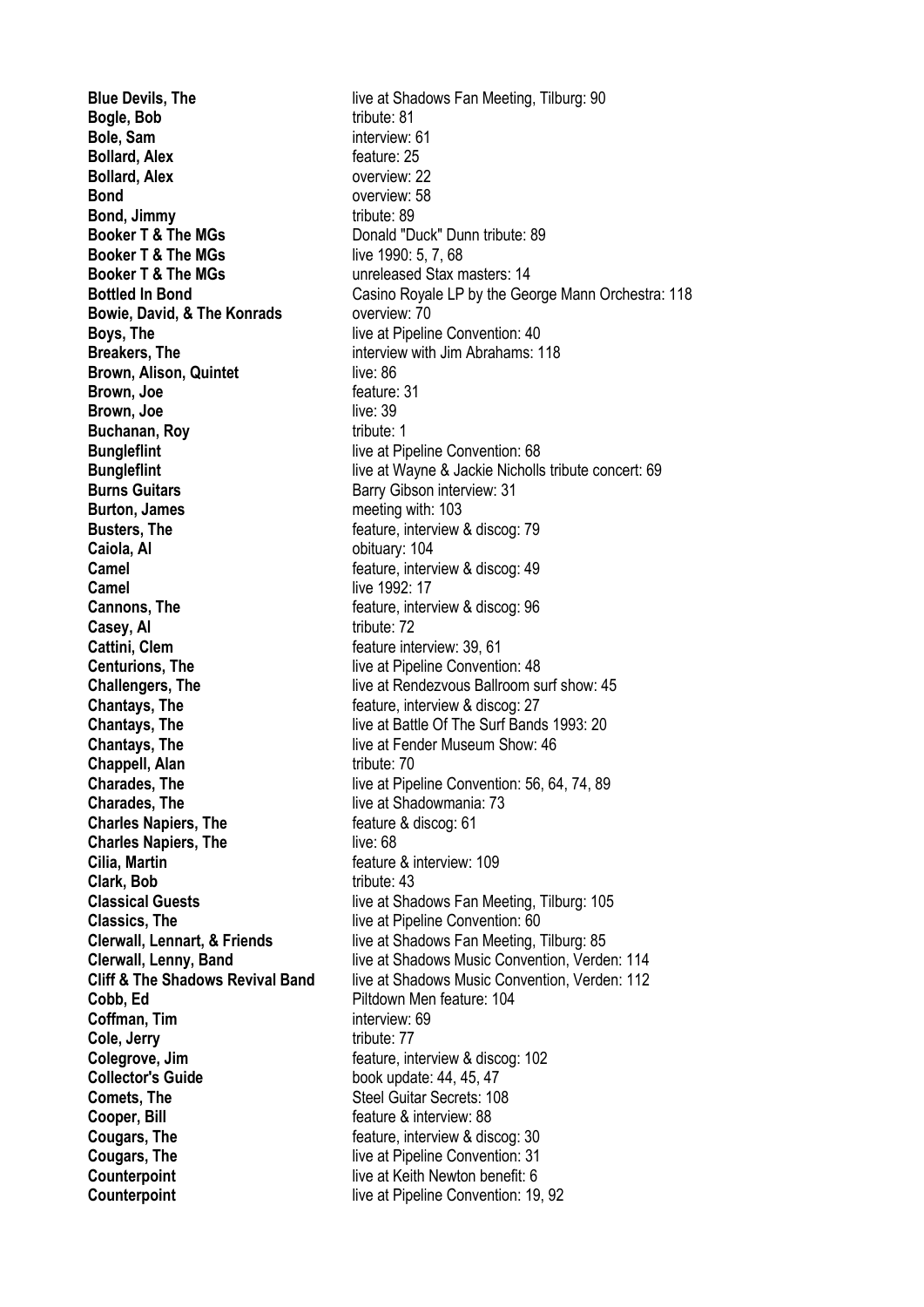**Counterpoint Counterpoint overview: 2 Cramer, Floyd** tribute: 39 **Cruncher, The discrete interview: 6** feature interview: 6 **Currie, Billy Currie, Billy feature & discog: 90 Curry, Pete Curry**, Pete **Curtis, King Curtis, King Curtis, King KC and instrumental rock: 19 Dadi, Marcel** tribute: 33 **Daish, Justin live at ShadowMusic SE: 76 Dakus, Wes feature & discog: 10 Dale, Dick Contract Contract Contract Contract Contract Contract Contract Contract Contract Contract Contract Contract Contract Contract Contract Contract Contract Contract Contract Contract Contract Contract Contract C Dale, Dick** interview: 35 **Dale, Dick** live in London 1995: 29 **Dale, Dick** live in the '60s: 87 **Dance On** stage show: 38 **Deadman's Curve live: 42 Dean, Roger deal Dean, Roger has a set of the feature & interview: 72 DeArmond Tone/Volume Pedal** feature: 69 **Death Valley interview: 32 Del-Fi Records** Surf album overview: 31 **Dennis, The Malcolm, Sound feature: 7 Dixie Aces. The Dixie Aces.** The **overview & discog:** 33 **Dobronyi, Ferenc** feature interview: 57 **Dolton Guitar Phonics LPs** feature: 17 **Douglas, Steve** tribute: 20 **Dragsters, The feature: 7 Dreamboats & Petticoats** stage show: 80 **Dunlop Devils, The interview: 90 Dunn, Donald "Duck"** tribute: 89 **Dykes, Doyle** live: 57, 67 **Echo, Alan** feature: 72 **Eddy, Duane** crowd-funding: 98 **Eddy, Duane Eddy, Duane Feature interview: 86, 90 Eddy, Duane feature: 5 Eddy, Duane** interview: 91 **Eddy, Duane live in London 1960: 97 Eddy, Duane** live in the UK: 6, 85 **Eddy, Duane** Viva Las Vegas 2018: 110 **Eddy, Duane, Circle UK** convention: 2, 14, 68 **Edwards, Nokie Figure 10 Feature interview: 59** 

**Crescents, The live at Shadows Fan Meeting, Tilburg: 88 Crickettes. The live at Pipeline Convention: 92 Curtis, King Curtis, King Roy Simonds' Boss Magazine: 5-16 Dakotas, The** feature, interview & discog: 58 **Dakotas, The live at Keith Newton benefit: 6 Dale, Dick c Databallers C feature** - full career & discography: 116 **Dale, Dick Direction Dale, Directional Dale, Directional State Of The Surf Bands 1993: 20 Dale, Dick Direction Dale, Dick Dale, Directional Live at Trancas**, Malibu 1991: 117 **Dangermen, The** live at Pipeline Convention: 92 **Dangermen, The live at Shadows Fan Meeting, Tilburg: 85 Davis, Jan band and the set of the feature, interview & discog: 60 Diamonds, The Example 20 Feature**, interviews, discography: 107 **Eagles, The Eagles**, The **Feature**, interview & discog: 81 **Eagles, The** features on *Eagles Nest*, radio, 78s & discog: 87 **Echoes Of The Past live at Shadows Fan Meeting, Tilburg: 90, 96 Eddy, Duane live – An Evening with Larry Carlton & Steve Douglas: 118 Eddy, Duane** live at the London Palladium 2018: 110 **Edwards, Nokie** live at Instrumental Rock Guitar Festival: 58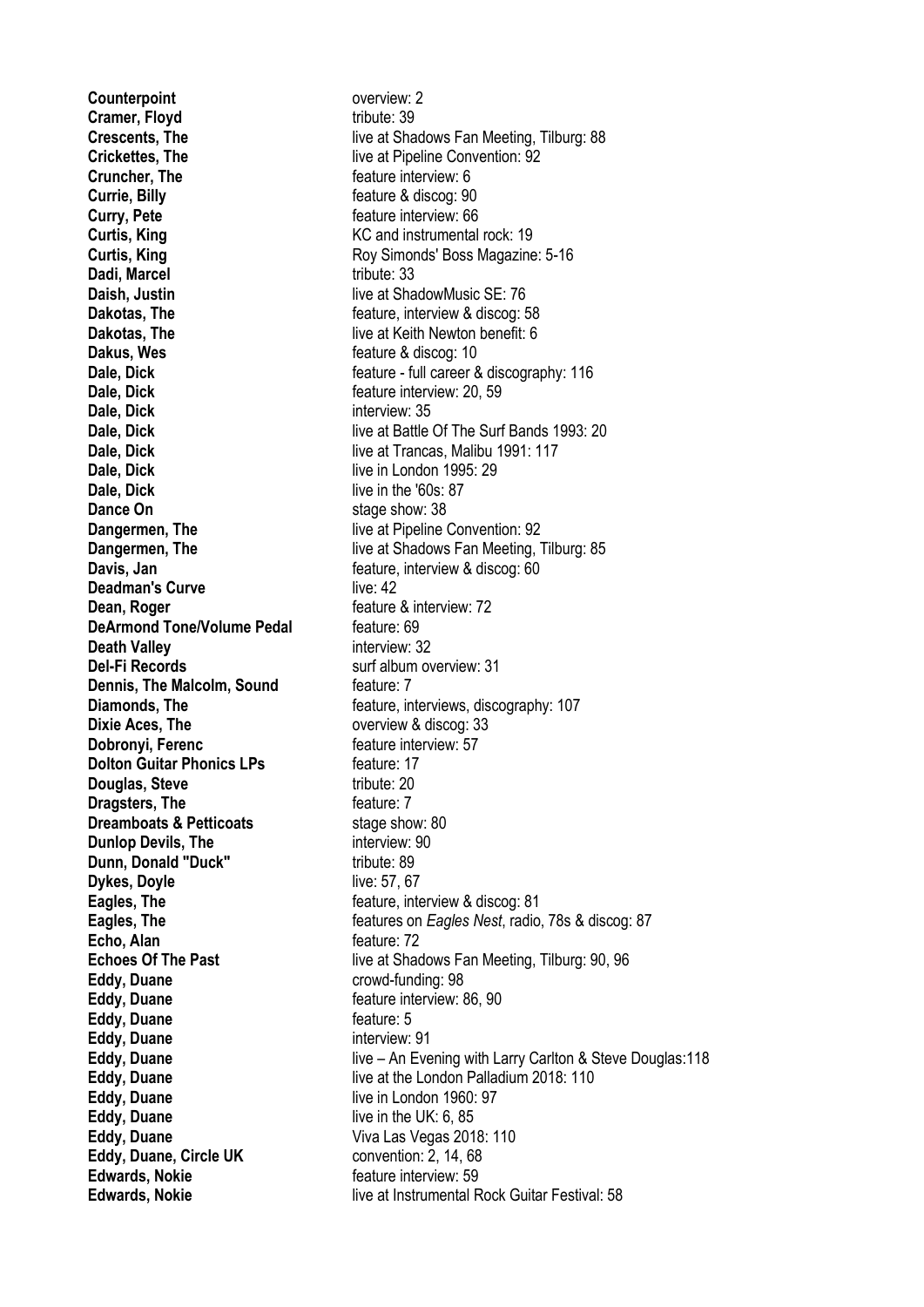| <b>Edwards, Nokie</b>                     | live in Canada: 42                                                                                                          |
|-------------------------------------------|-----------------------------------------------------------------------------------------------------------------------------|
| <b>Edwards, Nokie</b>                     | live in Finland: 91                                                                                                         |
| <b>Edwards, Nokie</b>                     | Tribute feature: 108                                                                                                        |
| Eliminators, The                          | live at Fender Museum Show: 46                                                                                              |
| <b>Emmanuel, Tommy</b>                    | live: 57, 59, 67, 86                                                                                                        |
| <b>Evening Shadows</b>                    | live at SCOFA event in London: 38                                                                                           |
| <b>Evening Shadows</b>                    | live at Shadows Fan Meeting, Tilburg: 85                                                                                    |
| event                                     | Alopecia Records: 39                                                                                                        |
| event                                     | Battle Of The Surf Bands 1993: 20                                                                                           |
| event                                     | Brian Parker tribute night: 54                                                                                              |
| event                                     | Fender Museum Show: 46                                                                                                      |
| event                                     | Friends Of The Shadows, Essex: 76                                                                                           |
| event                                     | Instrumental Rock Guitar Festival UK: 58                                                                                    |
| event                                     | Keith Newton benefit: 6                                                                                                     |
| event                                     | live Mad About Guitars, Birmingham: 47                                                                                      |
| event                                     | <b>NAMM: 68</b>                                                                                                             |
| event                                     | Pipeline Convention overview feature: 99<br>Pipeline Convention report: 19, 23, 27, 31, 34, 40, 44, 48, 53, 56, 60, 64, 68, |
| event                                     | 71, 74, 77, 81, 84, 86, 89, 92, 95                                                                                          |
| event                                     | Rautalanka Guitar Festival: 58; 72                                                                                          |
| event                                     | Rendezvous Ballroom Surf Reunion: 45                                                                                        |
| event                                     | SCOFA in London: 38                                                                                                         |
| event                                     | Shadowmania: 41, 46, 55, 62, 69, 73, 78                                                                                     |
| event                                     | ShadowDania: 112                                                                                                            |
| event                                     | ShadowMusic SE & Pipeline: 65                                                                                               |
| event                                     | ShadowMusic SE: 76                                                                                                          |
| event                                     | Shadows Fan Meeting, Tilburg: 38, 60, 65, 68, 78, 85, 88, 90, 96, 98, 103,                                                  |
|                                           | 105, 110                                                                                                                    |
| event                                     | Shadows Music Convention, Verden: 80, 112, 114                                                                              |
| event                                     | Shadoz: 60                                                                                                                  |
| event                                     | Stars Of The '60s, London Palladium: 60                                                                                     |
| event                                     | Surfin' To Baja cruise: 60                                                                                                  |
| event                                     | Wayne & Jackie Nicholls tribute: 69                                                                                         |
| events                                    | RI events: 65                                                                                                               |
| Evergreens, The                           | live at Shadows Fan Meeting, Tilburg: 78                                                                                    |
| $F.B.I.$ (group)                          | feature & discography: 33                                                                                                   |
| F.B.I. (group)                            | live at Shadowmania: 41                                                                                                     |
| <b>Faded Shades, The</b>                  | live at Shadoz: 60                                                                                                          |
| <b>Fading Shadows, The</b>                | live at Shadoz: 60                                                                                                          |
| <b>Falcons, The</b>                       | feature: 29                                                                                                                 |
| <b>Falcons, The</b><br><b>Family Band</b> | live at Pipeline Convention: 27, 48<br>live at ShadowDania: 112                                                             |
| <b>Fantasticos, Los</b>                   | live at Pipeline Convention: 77                                                                                             |
| Farago "Judy" Istvan                      | feature & discog: 10                                                                                                        |
| Farago "Judy" Istvan                      | feature: 108                                                                                                                |
| Farina, Johnny                            | feature interview: 80, 92                                                                                                   |
| Farina, Johnny                            | interview: 86                                                                                                               |
| Fender                                    | Jaguar, Jazzmaster & Bass VI: 30                                                                                            |
| Fender, Leo                               | tribute: 10                                                                                                                 |
| <b>Fendermen, The (Australia)</b>         | live at Shadoz: 60                                                                                                          |
| Fentone IV, The                           | live at Pipeline Convention: 68                                                                                             |
| <b>Fentones, The</b>                      | feature, interview & discog: 28                                                                                             |
| <b>Fentones, The</b>                      | live at Pipeline Convention: 27                                                                                             |
| Fiddy, John                               | obituary: 108                                                                                                               |
| Fireballs, The                            | feature & discog: 70                                                                                                        |
| <b>Five Countries Band</b>                | live at Shadows Fan Meeting, Tilburg: 96                                                                                    |
| Flames, The                               | live at Pipeline Convention: 71, 86                                                                                         |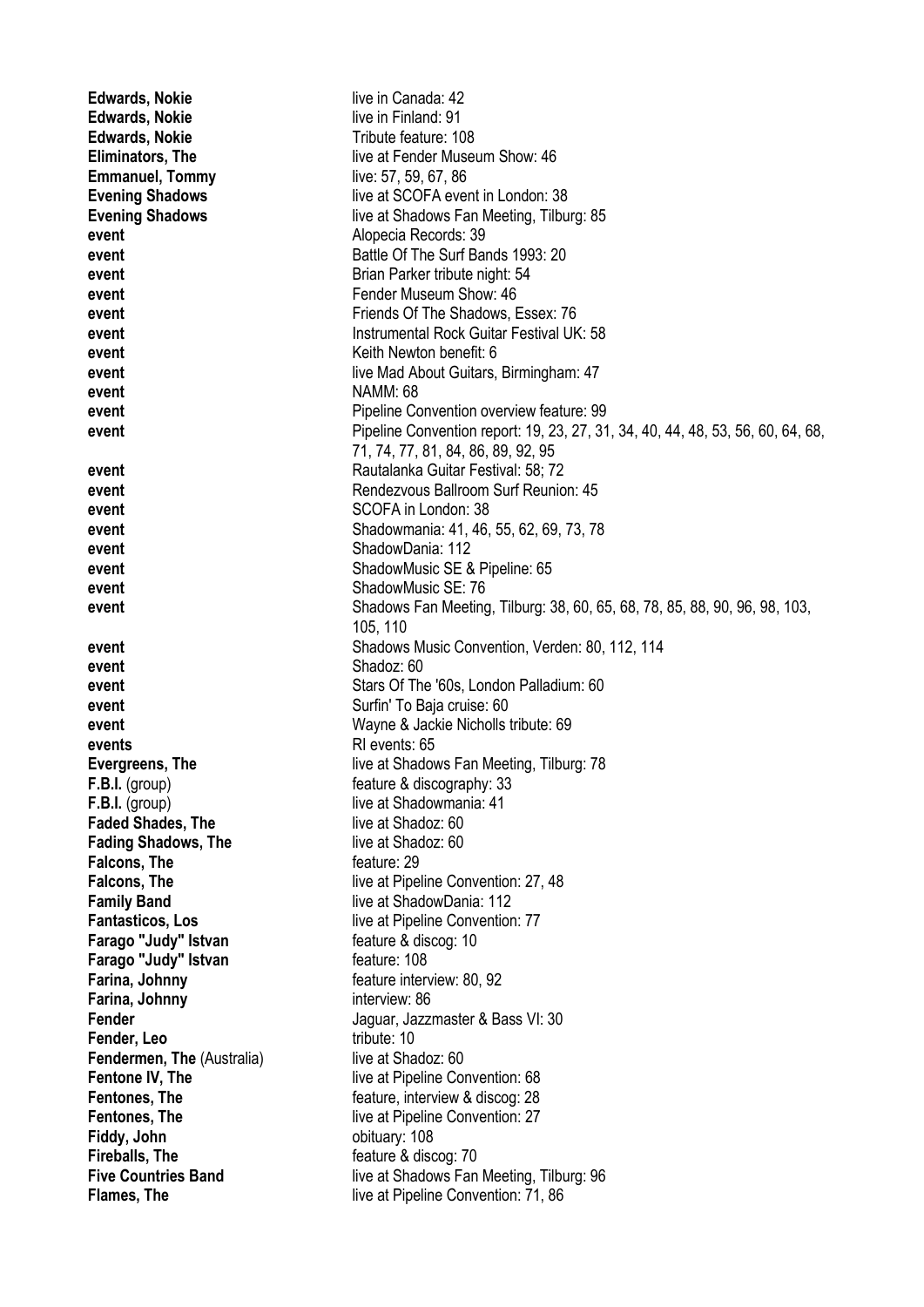**Flee-Rekkers, The discoging the feature & discoging 4 Flee-Rekkers, The Flee-Rekkers**, The **feature**, interview & discog: 108 **Flick, Vic Flick, Vice <b>Flick**, Vice **Flick**, Vice **Flick**, Vice **Flick**, Vice **Flick**, Vice **Flick Flingel Bunts, The live at Shadoz: 60 Focus** live: 60, 76 **Foot Tappers, The live at Shadowmania: 78<br>
<b>Foot Tappers, The live at Shadows Fan Mee Forbes, lain Forbes**, **Iain Forbes**, **Iain Forbes**, **Iain Forbes**, **Iain Forbes Forbes, lain** live: 76 **Ford, Eric Ford, Eric Ford, Eric feature**, interview & discog: 16 **Ford, Eric** tribute: 22 **Foster, Mo feature interview: 75 Foster, Mo feature: 121 Fradkin, Les Fradkin, Les feature interview: 66 Gage, Pete** interview: 93 Garcia, Jesus **tribute: 92 Geisler, Ladi** interview: 102 *Ghost Riders In The Sky* instrumental versions: 61 **Gibb, Steve feature interview: 94 Gilkyson, Terry** The Tribute: 49 **Girl Drummers** feature: 106 **Goddard, Geoff** tribute: 49 **Go-Getters, The Figure 2 6 and Feature & discog: 106 Goldfingers, The live at Pipeline Convention: 60 Gordon, Michael Z feature & interview: 66 Graham, Bobby feature interview: 86 Graham, Bobby** tribute: 84 **Greenslade, Arthur** feature: 112 **Gee-Men, Arthur Greenslade & The** feature: 112 **Greensleeves b Creensleeves origins** and versions: 72 **Griffiths, Mark Example 20 Feature interview: 75 Group X Group X feature**, interview & discog: 41 **Hale, Norman** feature & interview: 94 **Hall, Cliff** feature interview: 67 **Hamilton, Judd & Danny feature, interview & discog: 77 Happy Daze Happy Daze live at Pipeline Convention: 81 Harris, Jet** 1965-90: 2, 3, 4, 6 **Härkönen, Kepa** interview: 112 **Harris, Jet** 60th Birthday Celebration: 46 **Harris, Jet** live: 1, 9, 12, 35, 45, 46, 59, 62 **Harris, Jet** news: 39 **Harris, Jet** tributes: 86 **Harris, Jet, & Tony Meehan** Joe Moretti feature interview: 57

**Foot Tappers, The** live at Pipeline Convention: 74, 81 **Foot Tappers, The** live at Shadows Fan Meeting, Tilburg: 85, 88 **Gee Whizz Company** live at Shadows Fan Meeting, Tilburg: 98 **Green Honets, The live at Alopecia Records event: 39 Guitar 60 Guitar 60 Guitar 60 Guitar 60 Guitar Syndicate Constant Constant Constant Constant Constant Constant Constant Constant Constant Constant Constant Constant Constant Constant Constant Constant Constant C** live at Shadowmania: 46 **Guitar Syndicate live at Shadows Fan Meeting, Tilburg: 78 Guitar Syndicate** live at Shadows Music Convention, Verden: 112 **Guitar ZZ Guitar ZZ live at Shadows Fan Meeting, Tilburg: 88 Harris, Jet** live at Mad About Guitars, Birmingham: 47 **Harris, Jet** live at Shadowmania: 41, 46, 55, 62, 69, 73, 78 **Harris, Jet** live at Shadows Fan Meeting, Tilburg: 85 **Harris, Jet** live at Stars Of The '60s, London Palladium: 60 **Harris, Jet** live at Wayne & Jackie Nicholls tribute concert: 69 **Harris, Jet. & Tony Meehan** Chris Hughes feature interview: 96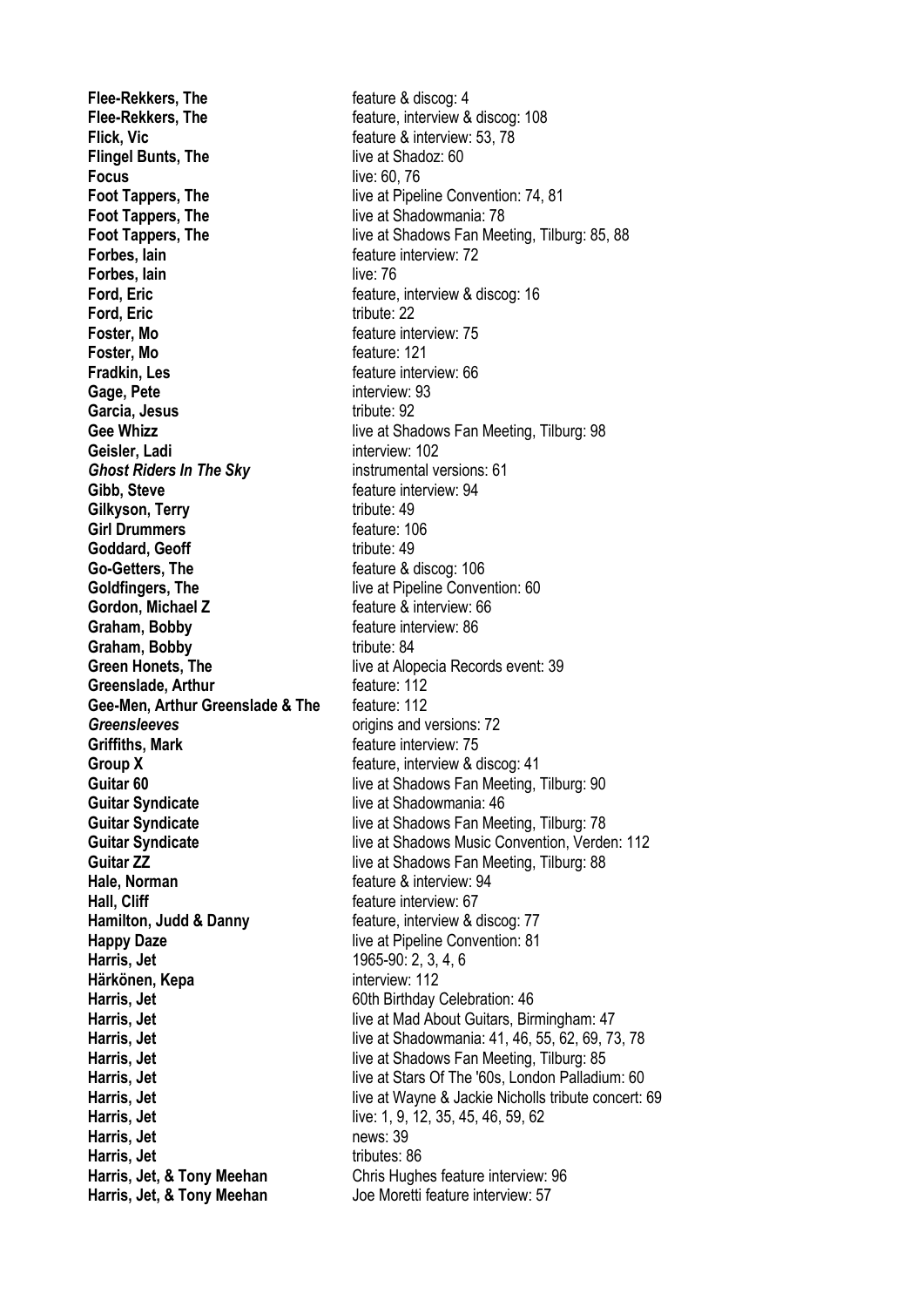**Harris, Jet. Band** Pete Gage feature interview: 93 **Hawkshaw, Alan** feature, interview & discog: 48 **Hawkshaw, Alan bituary:** 120 **Hazan, Al** feature: 76 **Hellecasters, The help is a struck of the feature, interview & live: 26 Hellecasters, The live: 35, 39 Highway Patrol Highway Patrol Example 23 Hodges, Chas bituary: 110 Howe, Steve live: 69 Huevos Rancheros interview:32 Huevos Rancheros live in Manchester 1995: 29 Hughes, Chris Example 2 Feature & interview: 96 Humphreys, Kim** feature: 33 **Humphreys, Kim** live at Shadoz: 60 **Hunter, Wes** tribute: 92 **Hunters. The <b>Figure** 14 **Hunters**, The **heature** feature, interview & discog: 14 **Husky & The Sandmen** live at Pipeline Convention: 44 **Illusions, The** *Illusions* **Interview: 45 Indra & Move It! Indra & Move It! indra & Move It! index index index i** live at Shadowmania: 69. 73 **Ingmann, Jorgen by Construction Construction Construction Construction Construction Construction Construction Construction Construction Construction Construction Construction Construction Construction Construction Const Ingmann, Jorgen Tribute: 98 Insanitizers, The** *Insanitizers* **Insanitizers Interview**: 85 **Instro-Mentals, The** live at Pipeline Convention: 86 **Instrumental acts on BBC Radio** The Talent Spot show: 105 **Instrumental Asylum** feature interview: 85 **Instrumentals on UK TV – 1959** feature, list: 114 **Instrumentals on UK TV** Billy Cotton Band Show: 115 **Instrumentals on UK TV** Thank Your Lucky Stars: 118 **Instrumentals - Banned Facture: 117 Invaders. The live at Pipeline Convention: 53 Jaguars, The (Netherlands)** overview & discog: 33 **Jaguars, The** (UK) live at Pipeline Convention: 44 **Jarre, Jean Michel Jarre, Jean Michel Feature & discog: 17 Jarre, Jean Michel Live: 84 Jay, Peter, & The Jaywalkers** feature, interview: 23 **Jay, Peter, & The Jaywalkers** Pete Miller feature & discog: 101 **Jazz-Rock A Pre-History (feature): 84 JB5. The** live at Pipeline Convention: 74 **Jets. Los** feature, interview & discog: 54 **Jets. Los** feature: 76 **Joeland Plus Convention:** 95

**Harris, Jet, & Tony Meehan** Shadow Memories – Jet & Tony in Blackpool 1963: 108 **Houston Alley live at Shadows Fan Meeting, Tilburg: 98 Hundows, The live at Shadows Fan Meeting, Tilburg: 85, 90 Hunters, The https://educe.org/interview & discog + update: 111 Hunters, The live at Brian Parker tribute night: 54 Hunters, The** live at Pipeline Convention: 23, 48 **Indra & Move It!** live at Pipeline Convention: 68, 81 **Indra & Move It!** live at Shadows Fan Meeting, Tilburg: 90, 98 **Indra & Move It! Indra & Move It! indra & Move It! indra & Move It! indra & Move It! index** at Shadows Music Convention, Verden: 80 **Internationals, The** live at Shadows Music Convention, Verden: 112 **Jets, Los** live at Pipeline Convention: 56, 68, 77 **Jets, Los** live at Shadows Fan Meeting. Tilburg: 78 **Jets,Los live at Shadows Music Convention, Verden: 80 Joeland Plus live at Shadows Fan Meeting, Tilburg: 96, 105 Johnny & The Hurricanes feature, interviews & discog: 83, 100 Johnny & The Hurricanes** live at Stars Of The '60s, London Palladium: 60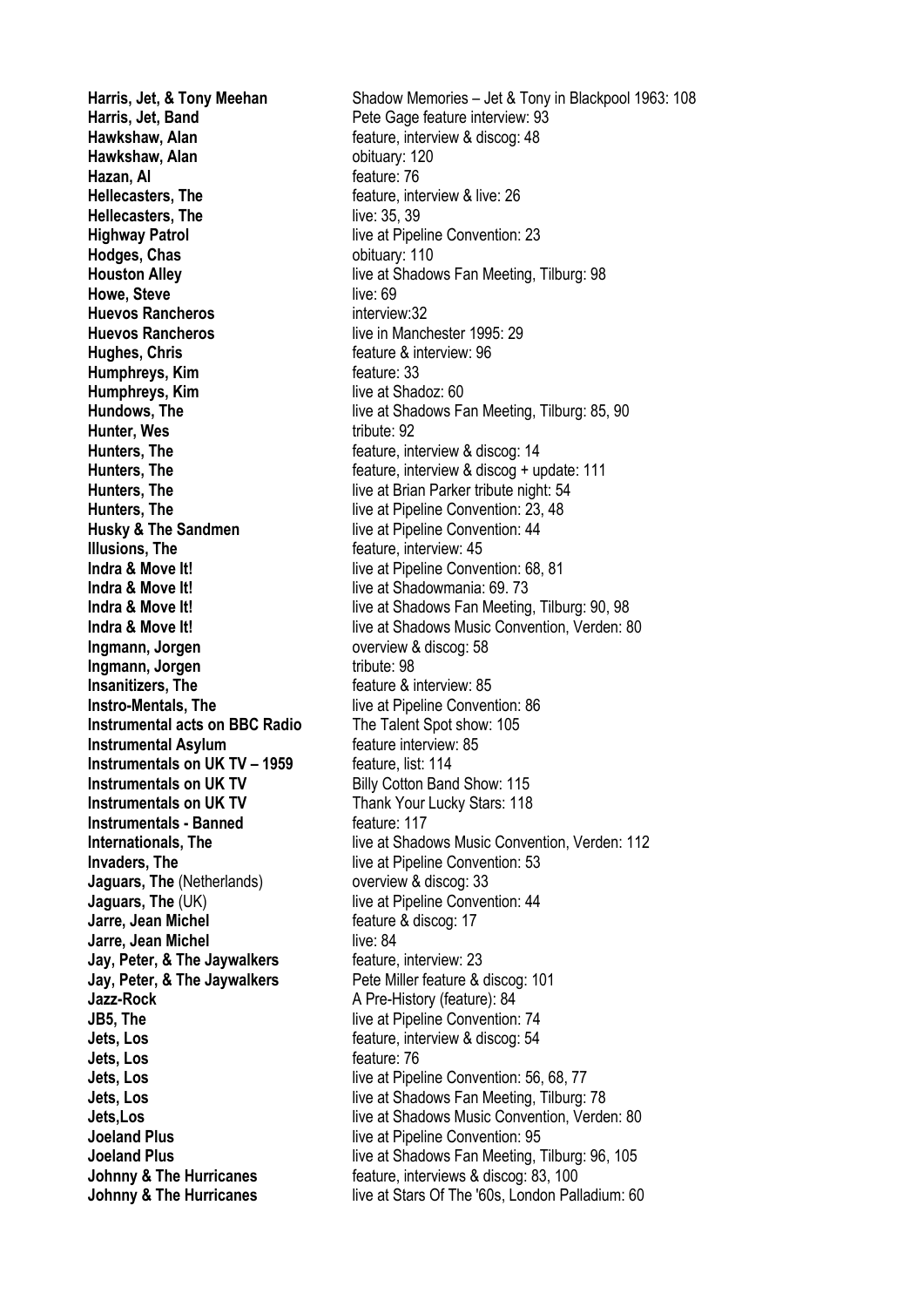**Johnny 7, The live: 88 Johnny A feature interview: 66 Johnson, Paul feature: 24 Johnson, Paul interview feature: 40 Jon & The Nightriders feature interview: 56 Jon & The Nightriders** live in Belgium: 42 **Jones, Alan Jones**, Alan **Jones, Alan, & Friends** live at Pipeline Convention: 64 **Jones. Bob** tribute: 81 **Jorgenson, John feature interview: 51 Jorgenson, John**<br> **Jumping Jewels Revival Band** live at Pipeline Convention: 95 **Jumping Jewels Revival Band Jumping Jewels, The The Feature, interview & discog: 94 Kelso, Jackie** tribute: 89 **King, Ricky** on CD: 26 **Kiosk Bears, Los** live at Pipeline Convention: 86 **Komiyama, Shig interview: 95 Konrads, The Contract Contract Contract Contract Contract Contract Contract Contract Contract Contract Contract Contract Contract Contract Contract Contract Contract Contract Contract Contract Contract Contract Contract C Krew Kats, The** 2nd line-up personnel: 14 **Krew Kats, The feature: 8, 22 Krewkats, The feature 115 Krontjong Devils, The live: 32 Kuy, Bill Kuy, Bill Kuy, Bill Feature interview: 21, 91 Laika & The Cosmonauts** live: 39 **Lander, Bob feature: 116 Lander, Bob feature interview: 62 Larsen, Jeff decay of the set of the feature interview: 57 Larsson, Bo** tribute: 41<br> **Latimer, Andy** the state interview: 49 **Latimer, Andy Lavern, Roger Example 2018 C C Example 2018 Feature interview: 91 Lavern, Roger** The Tribute: 92 **Lee. Albert** interview:114 **Lee, Albert** live: 84 **Legend** live at Shadowmania: 69 **Link Grey & The Dark Country** live at Pipeline Convention: 95 **Lively Ones, The** *Exercise Conecast* Exercise the feature, interview & discog: 36 **Lively Ones, The live in the '60s: 87 Local Heroes** live at SCOFA in London: 38 **Locking, Brian Example 2018 Locking, Brian feature interview: 50, 89 Locking, Brian Locking, Brian** live at ShadowDania: 112, 115 **Locking, Brian pre-Shadows recordings: 97 Locking, Brian history & tributes: 117** 

**Jones, Ted, & The Driftin' Five** live at Shadows Fan Meeting, Tilburg: 88 **Kingsmen, The live at Battle Of The Surf Bands 1993: 20 Korving, Peter live at Shadows Fan Meeting, Tilburg: 98 Lefties, The** live at Shadows Fan Meeting, Tilburg: 85 **Legend Legend live at Pipeline Convention: 56, 86 Legend live at ShadowMusic SE & Pipeline show: 65 Lemmen, Gijs live at Shadows Fan Meeting, Tilburg: 88 Lively Ones. The live at Rendezvous Ballroom surf show: 45 LiveWire Rich Hagensen's column from North America: 111, 115 Local Heroes live at Pipeline Convention: 31, 40 Local Heroes** live at Shadows Fan Meeting, Tilburg: 38, 78, 85, 88, 90, 96, 98 **Locking, Brian** live at Pipeline Convention: 40, 74 **Locking, Brian** live at Shadowmania: 41, 46, 55, 62, 69, 73, 78 **Locking, Brian live at ShadowMusic SE & Pipeline show: 65 Locking, Brian** live at Shadows Music Convention, Verden: 80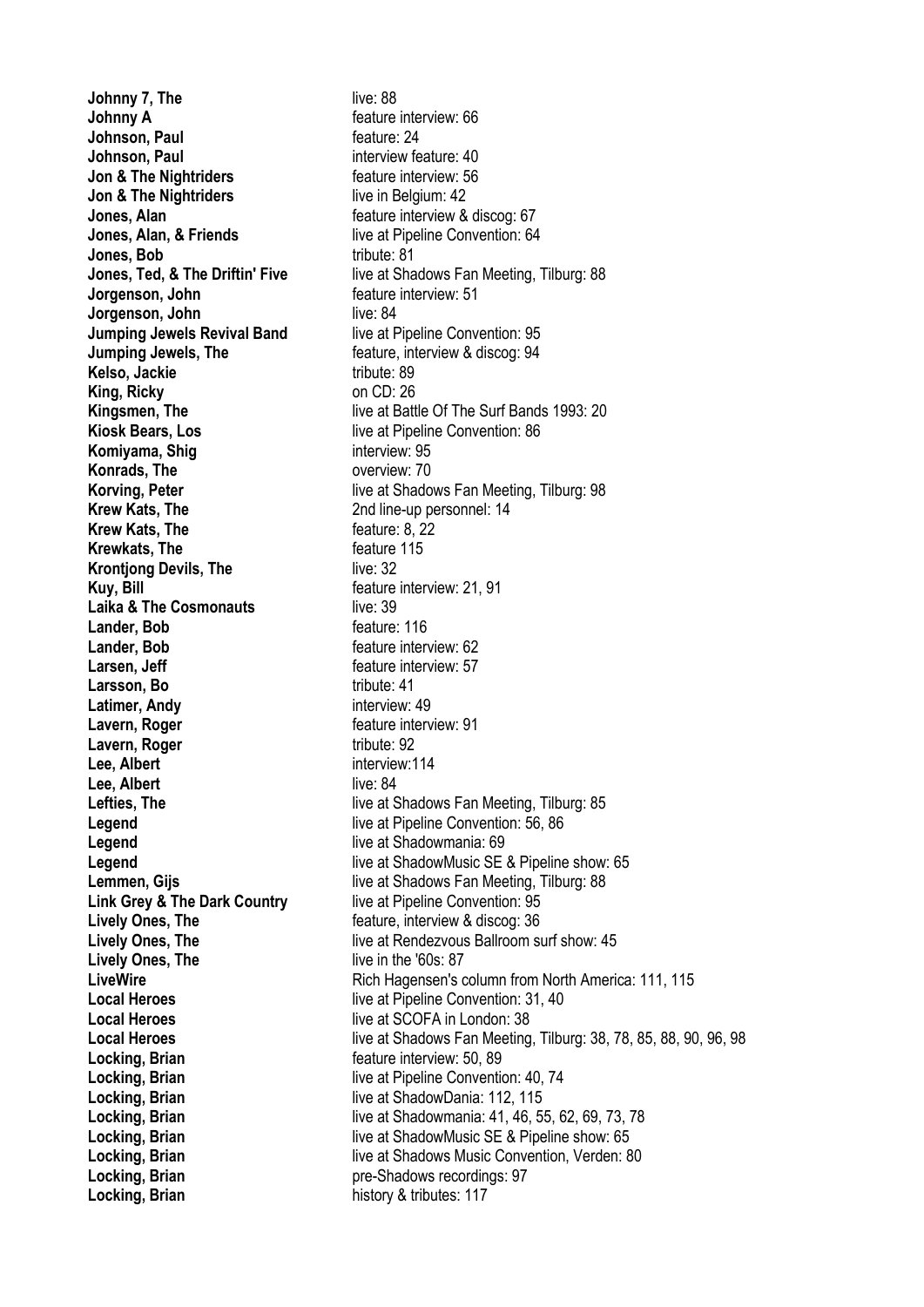**Logan, Willie** interview feature & discog: 45 **Lord Rockingham's XI** feature interview: 79 **Lordan, Jerry Example 20 Feature, tribute & discog: 29 Lordan, Jerry feature: 76 Lost 4 Words Lost 4 Words live at Pipeline Convention: 56 Lost 4 Words** live: 60 **Love, Andrew** tribute: 89 **Lundin, Johnny, Band** live at Pipeline Convention: 86 **Mack, Lonnie Mack, Lonnie feature & discog: 117 Mack, Lonnie** live in the UK 1990: 6 **Madeira. The metally constructed a metally metally feature interview: 71 Madeira, The interview: 106 Magnatech Magnatech feature:** 121 **Man...or Astro-Man?** interview: 32 **Man...or Astro-Man?** live: 25 **Mandrake Mandrake feature & discog: 99 Markeys, The**  Unreleased Stax masters: 14 **Martin, Daniel and America and Seature interview: 121 Marvin, Hank** "That Sound": 63 **Marvin, Hank** 1998 tour: 43 **Marvin, Hank An Evening With... 1998: 41 Marvin, Hank Marvin, Hank Did Hank Play Gretsch?**: 46 **Marvin, Hank hank hank feature interview: 20, 68 Marvin, Hank interview feature & 1997 tour: 37 Marvin, Hank Marving Hank live:** 30 (1995), 69 (2005) **Marvin, Hank** Nivram Studio: 42, 43 **Marvin, Hank, & Brian Bennett** live 1994: 26 **Mayorga, Lincoln** Piltdown Men feature: 104 **McCulloch, Zoe** at NAMM: 68 **McCulloch, Zoe** interview & discography: 72 **McCulloch, Zoe** live on Surfin' To Baja cruise: 60 **McCutcheon, Ian feature & interview: 68 McGee, Gerry feature: 34 McGee, Gerry** tribute & feature: 113 **McGee, Gerry interview:114 Me & My Shadows** stage show: 44 **Meehan, Tony** tribute: 70 **Meehan, Tony, & Jet Harris** Joe Moretti feature interview: 57 **Meek, Joe** 30th anniversary gigs: 36 **Melvoin, Mike** tribute: 89 **Midnight Midnight** live at ShadowDania: 112, 115 **Miller, Peter "Buzz"** feature & discog: 101

**Lordan, Jerry <b>Recording, Composing & Production: 98**<br>
Los Venturas **Notain** Recording, Composing & Production: 95 live at Pipeline Convention: 95 **Lundin, Johnny, Band** live at Shadows Fan Meeting, Tilburg: 85 **Magnificent Escapades, The** live at Alopecia Records event: 39 **Mann, George, Orchestra** Bottled In Bond on the Casino Royale LP: 118 **Marketts, The Saraceno feature, interview & discog: 55 Marketts, The Michael Z Gordon feature interview: 66 Marvin, Hank** Career Moves Revisited?: 42, 43 **Marvin, Hank Marving Arrow Edge Arrow Hive at Mad About Guitars, Birmingham: 47 Marvin's Erben live at Shadows Music Convention, Verden: 114 McCulloch, Zoe** live at Instrumental Rock Guitar Festival: 58 **Mean Streak live at ShadowMusic SE & Pipeline show: 65 Meehan, Tony, & Jet Harris** Chris Hughes feature interview: 96 **Midnight Shadows** live at Shadowmania: 41, 46, 55, 62, 69, 73, 78 **miscellaneous** *(Ghost) Riders In The Sky* versions: 61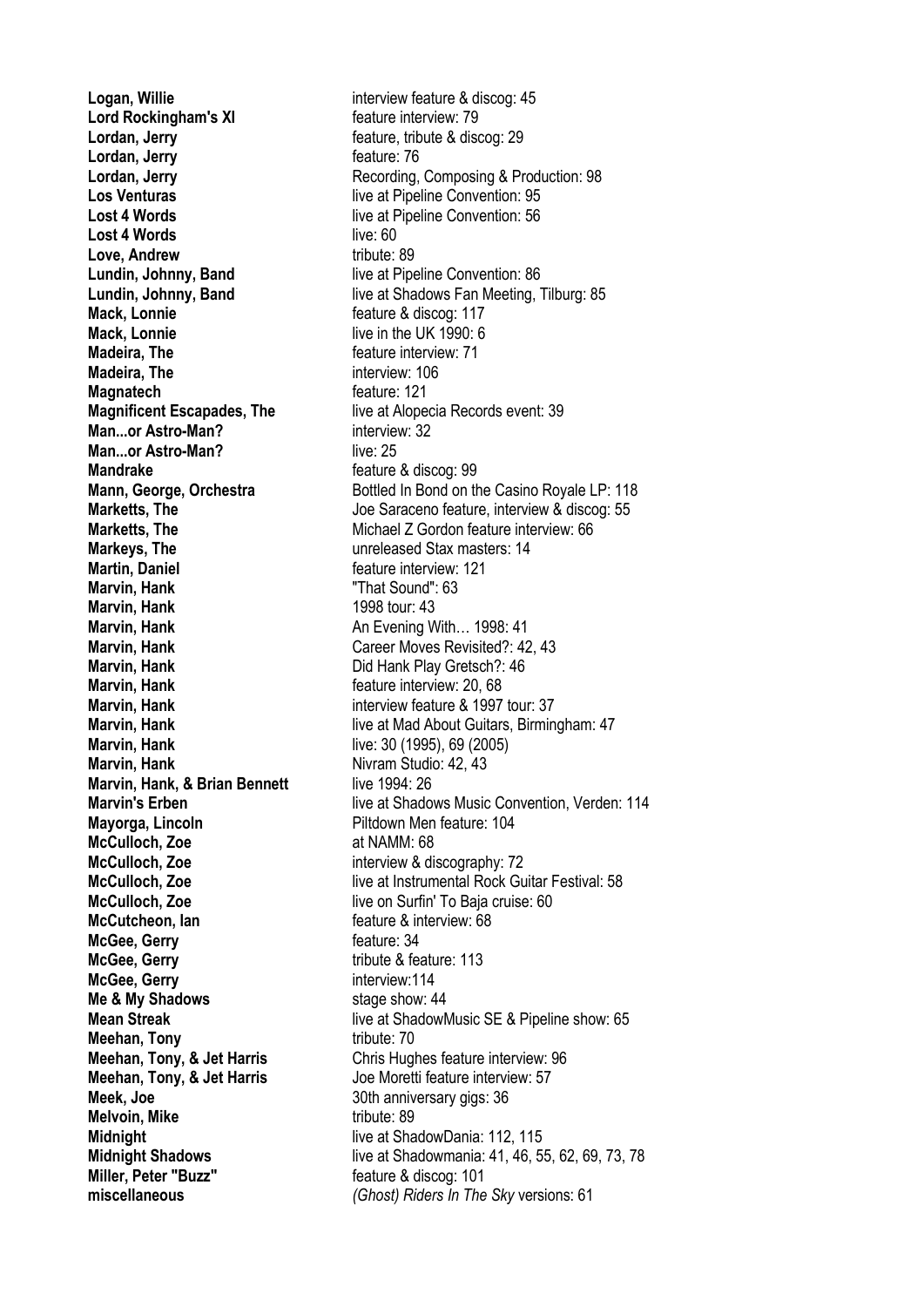**miscellaneous** Hooked On Guitar: 87 **miscellaneous** Instros on 78s: 91 **miscellaneous Promo Corner: miscellaneous** R&R Hall Of Fame: 48 **miscellaneous** RI re-recordings: 84 **Moontrekkers, The discreption of the feature, interview: 26 Moontrekkers. The discreened in the feature: 4 Moontrekkers, The live: 8, 9, 10 Moretti, Joe https://web/interview.org/feature & interview: 57 Moretti, Joe** tribute: 89 **Morris, Rex department of the stature of the Morris Rex** feature, interview: 42 **Moseley, Semie** tribute: 16 **Mustangs, The discretion of the feature: 51 Nelson, Sandy** *CON* **EXECUTE: Nelson, Sandy** *CON CON CON CON CON CON CON CON CON CON CON CON CON CON CON CON CON CON CON CON CON C* **Nero & The Gladiators** Mike O'Neill tribute: 92 **Newey, Dennis Newey, Dennis overview: 49 Nilsson, Ake "Hank"** feature & discog: 65 **Nu-Notes. The** *Nu***-Notes, The** *number* **<b>n** *i feature & interview: 72 Nut Rocker* Al Hazan feature: 76 *Nut Rocker* **b** *Nut Rocker* **origins & creation: 83 Oakman, Pete** *Cakman, Pete Cakman, Pete Cakman, Pete Cakman, Pete Cakman, Peter Cakman, Peter Cakman, Peter Cakman, Peter Cakman, Peter Cakman, Peter Cakman, Peter Cakman, Pet* **Oldies Forum** internet feature: 40, 41 **O'Neill, Mike** tribute: 93

**miscellaneous** Back To Rock Instrumentals: 93 **miscellaneous** Buying Instrumentals: 25, 30 **miscellaneous** Classical Inspirations for RI Music: 62 miscellaneous Download Den: 86, 97-100 **miscellaneous** Instrumental Mysteries: 48, 49, 50 **miscellaneous** Jukebox Spin: 5, 8, 9, 29 **miscellaneous** My Favourite Things: 48 **miscellaneous** Radio Pipeline's Time Machine: 17, 29 **miscellaneous** Sax, Drums & R&R Guitar: 47 miscellaneous **miscellaneous** Some Old, Some New, All Tasty: 26 **miscellaneous** Surf Bands live in the '60s: 87 **miscellaneous** Tailpipes: 2, 4-13, 15-17, 19-28, 31-34, 40-44, 46, 47, 50 **miscellaneous** The Other Side Of The Coin: 80 **miscellaneous** Themes parts 1&2 (feature): 73, 75 **miscellaneous** There's Gold In Them There Hills: 16-100 **miscellaneous** Trev Faull's Finds: 1, 3, 4 **miscellaneous** Tunes From The Unexpected: 80 **miscellaneous** Twangs For The Memory: 5 **miscellaneous** Voyage Of Discovery: 24 **miscellaneous** What's All That About?: 29, 35, 38, 43, 54, 57, 62, 63, 66, 70, 72 **miscellaneous** With Instrumental Accompaniment: 93 **Moontrekkers, The** live at Pipeline Convention: 27, 53 **MuSick Recordings** 21 Years Of releases with label boss Art Bourasseau: 110 **Mustangs, The discography: 46** *COMPANY: 46 COMPANY: 46* **Mus-Twangs, The heature**, interview & discog: 98 **Nero & The Gladiators** *CON CON CON CON CON CON CON CON CON CON CON CON CON CON CON CON CON CON CON CON CON CON CON CON CON* **Nero & The Gladiators** live at Pipeline Convention: 19, 27, 48 **Nero & The Gladiators** Rod "Boots" Slade tribute: 92 **Niteshades. The live at Pipeline Convention: 95 Nocturnes, The** live at Rendezvous Ballroom surf show: 45 **Offbeats. The Community Community Pete Miller feature & discog: 101 Old Young Ones, The live at Shadows Fan Meeting, Tilburg: 90 Oldfingers Contract Contract Contract Contract Contract Contract Contract Contract Contract Contract Contract Contract Contract Contract Contract Contract Contract Contract Contract Contract Contract Contract Contract C Outlaws, The** Bill Kuy feature interview: 91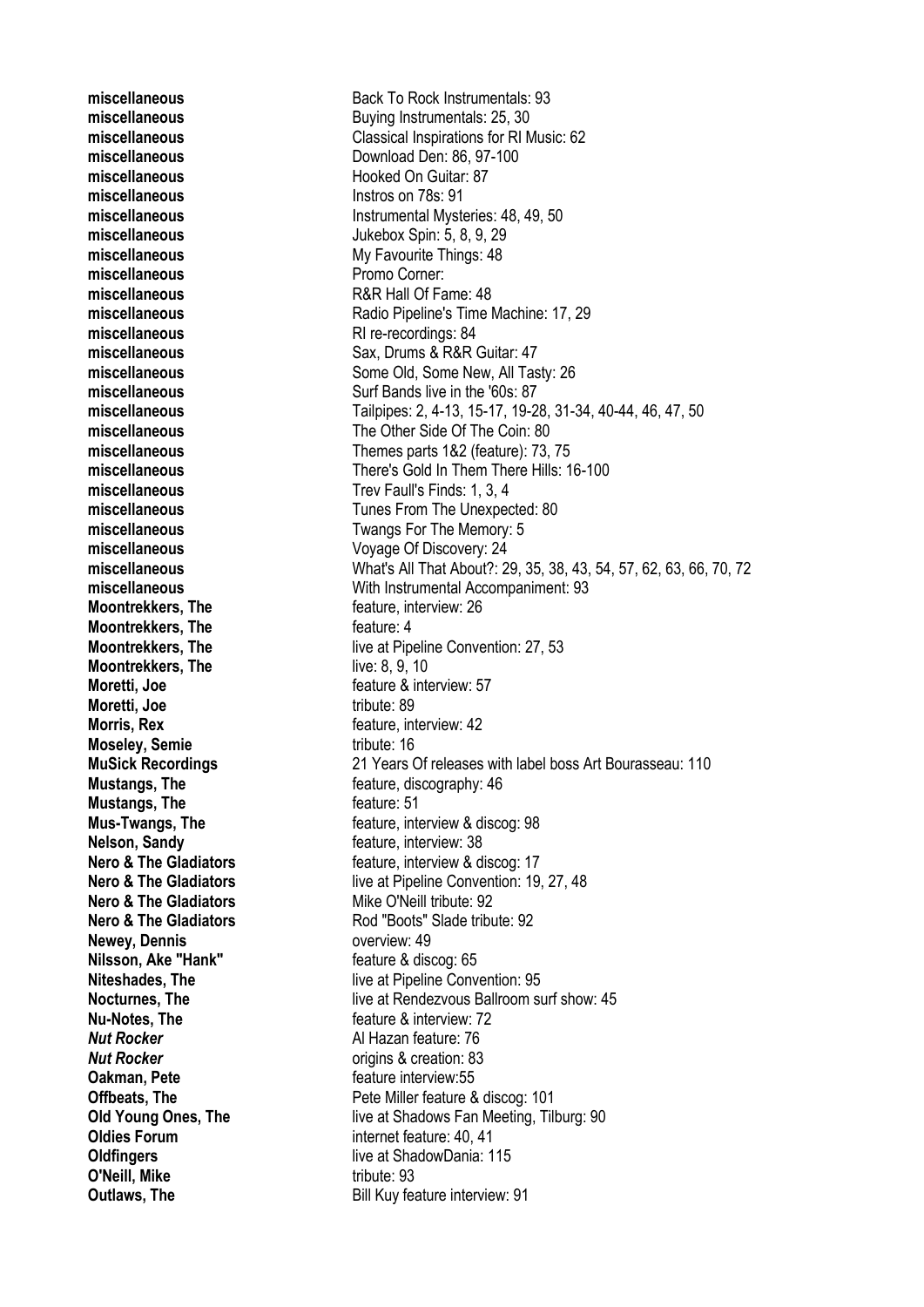**Outlaws. The example 3 and 19 and 19 and 19 and 19 and 19 and 19 and 19 and 19 and 19 and 19 and 19 and 19 and 19 and 19 and 19 and 19 and 19 and 19 and 19 and 19 and 19 and 19 and 19 and 19 and 19 and 19 and 19 and 19 an Outlaws. The example 3 and The feature & interviews: 84 Outlaws. The discussion of the feature: 21 Outlaws, The live reunion: 32 Papa 'O feature: 24, 25 Papa 'O** live: 35 **Paris, Johnny** tribute: 71 **Parker, Brian** tribute: 51 **Parsons, The Alan, Project** feature: 14 **Paul, Les** *Paul* **Paul, Les** feature: 39 **Paul, Les** live: 72 **Peek, Kevin tribute: 92 Phantom Four, The interview:49 Phantom Surfers, The live in the UK: 68 Piltdown Men feature: 104 Pipeline Convention Convention Convention overview feature: 99 Plant, Dick** *Plant* **Plant** *Plant Plant Plant Plant Plant Plant* **<b>***Plant Plant Plant* **<b>***Plant Plant Plant* **<b>***Plant Plant Plant Plant* **<b>***Plant Plant Plant* **Players, Les** feature & discog: 17 **Pollo Del Mar feature interview: 57 Pongracic, Ivan Feature interview: 71 Powell, Cosy** tribute: 40 **Proctor, Judd Figure 8 Figure 8 Figure 8 Figure 8 interview: 78 Pryce-Jones, Colin** interview: 64 **Quests, The discography: 69 Rajah, Indra** live at Shadowmania: 78 **Rapiers, The discogillation** feature & discogillation **Rapiers, The Rapiers**, The **reading the feature & interview: 67 Rapiers, The interview: 10 Rapiers, The live: 5 Rapiers, The Neil Ainsby interview: 64 Rapiers, The CONSCRUTE CONSTRUCTER CONSTRUCTER CONSTRUCTER CONSTRUCTER CONSTRUCTER CONSTRUCTER Rapiers, The (1960s group) feature: 64 Ray, El interview: 68 Ray, El** overview: 58

**Outlaws, The** Bobby Graham feature interview: 86 **Packabeats, The metally result as a feature, interview & discog: 37 Packabeats, The live at Pipeline Convention: 64 Pipeline '61 Pipeline '61 live at Pipeline Convention: 44 Pipeline Convention** report: 19, 23, 27, 31, 34, 40, 44, 48, 53, 56, 60, 64, 68, 71, 74, 77, 81, 84, 86, 89, 92, 95 **Podolor, Richie Feature**, interview & discog: 88 **Ramrods, The Ramrods, The Feature**, interview & discog: 85 **Ramrods, The** (2) feature, interview & discog: 99 **RAMY House Band RAMY** House **Band live at Shadows Fan Meeting, Tilburg: 90 Rapiers, The** Colin Pryce-Jones interview: 64 **Rapiers, The Feature, family tree & discog: 64 Rapiers, The** live at Friends Of The Shadows, Essex: 76 **Rapiers, The Rapiers, The** live at Instrumental Rock Guitar Festival: 58 **Rapiers. The Rapiers Rapiers Rapiers Rapiers Rapiers Rapiers Rapiers Rapiers Rapiers Rapiers Rapiers Rapiers Rapiers Rapiers Rapiers Rapiers Rapiers Rapiers Rapiers Rapiers Rapier Rapiers, The Rapiers**, The **live at Pipeline Convention: 23, 48 Rapiers, The live at Shadowmania: 41, 46, 55, 62, 69, 73, 78 Rapiers, The** live at Stars Of The '60s, London Palladium: 60 **Rapiers, The live at Wayne & Jackie Nicholls tribute concert: 69 Rapiers. The New Shadows show: 44 Me & My Shadows show: 44 Rapiers, The (1960s group) live at Pipeline Convention: 71 Razorblades, The** live at Pipeline Convention: 81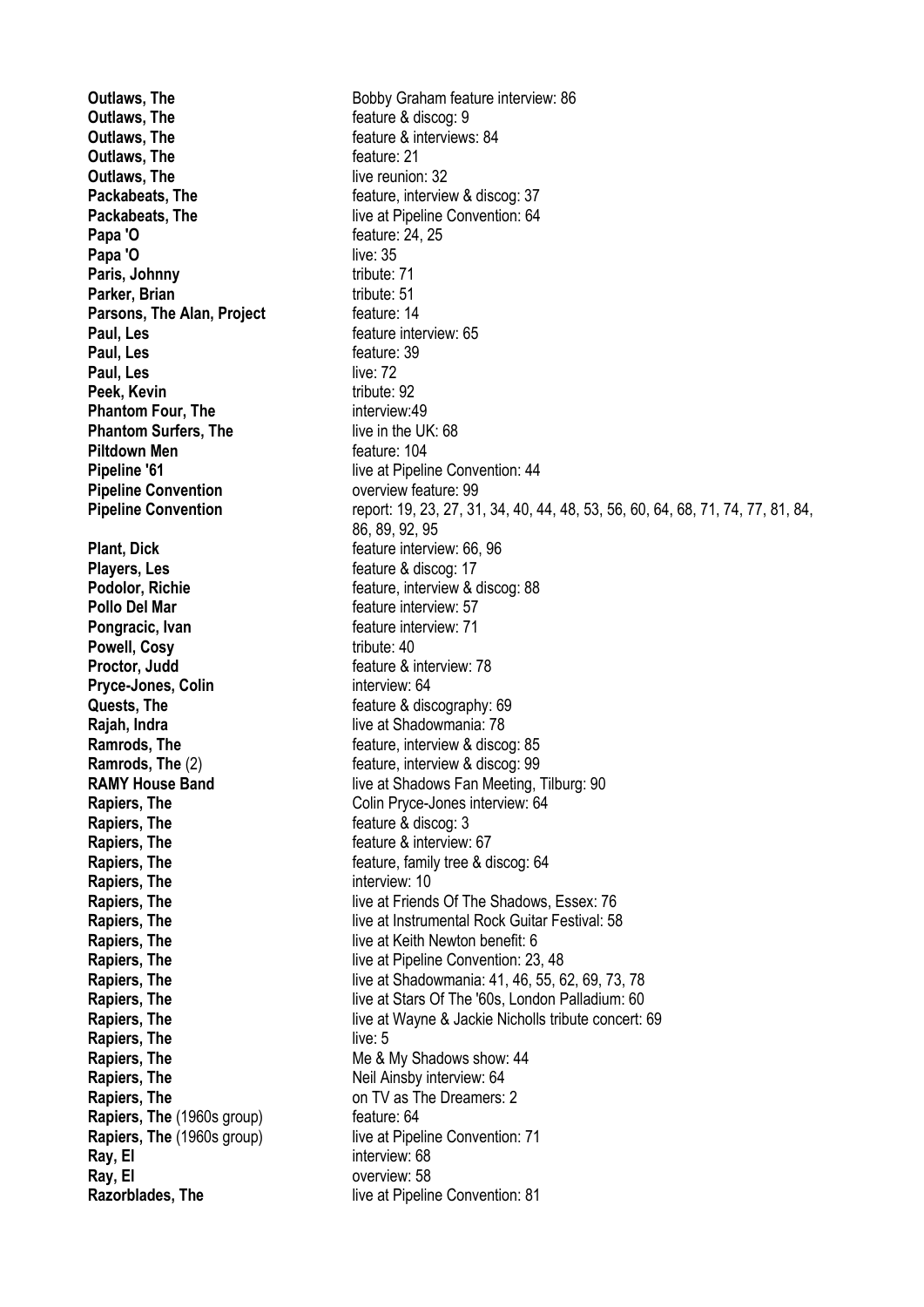**Reed, Preston live: 86 Reflections, The live at Pipeline Convention: 53 Relampagos, Los** feature & discog: 51 **Reverb Syndicate, The live at Pipeline Convention: 89 Rhythm Rockers, The feature & discog: 5** *Riders In The Sky, (Ghost)* instrumental versions: 61 **Rio, Chuck** tribute: 72 **Robinson, Harry Feature interview: 79 Rockeros, Los** feature & discography: 91 **Rockin' Rebels, The department of Feature: 63 Rogers, Ben Feature interview: 85, 89 Rogers, Vinnie** *Rogers*, **Vinnie** *Rogers*, **Vinnie** *Rogers*, **Vinnie** *Rogers*, *Pg* **Rondels. The Example 20 Feature, interview & discog: 80 Rostill, John Rostill, John From Rob Bradford's book: 1, 7 Royaltones, The The Example 20 Feature, interview & discog: 82 Runaways, The discreparagement of the feature: 12 Runaways, The live at Shadowmania: 78 Runaways, The live at ShadowMusic SE: 76 Sandals, The** *Sandals* **Figure 12 Figure 12 Figure 12 Figure 12 Figure 12 Figure 12 Figure 12 Figure 12 Figure 12 Figure 12 Figure 12 Figure 12 Figure 12 Figure 12 Figure 12 Figure 12 Fi Saraceno, Joe Saraceno, Joe Feature**, interview & discog: 55 **Scorpions, The live: 13, 42 Secrets. The** (UK) live at ShadowMusic SE: 76 **Shadamataz** live at Shadoz: 60 **Shadders, The** live at Pipeline Convention: 89 **Shadoogie** live at Jet Harris's 60th: 46 **ShadowDania** event report: 112, 115 **Shadowers. The live at Pipeline Convention: 84 Shadows, The Alan Jones feature interview: 67** 

**Reflections. The live at Mad About Guitars, Birmingham: 47 Reflections. The live at Shadowmania: 41, 46, 55, 69, 78 Reflections, The live at Shadows Music Convention, Verden: 80 Regents, The** live at Shadows Fan Meeting, Tilburg: 78, 85 **Reveliers, The Reveliers**, The **reveliers Feature**, interviews & discography: 105 **Rewind** A monthly history of rock instrumentals: 110, 112, 114, 116, 118, 121 **Road Runners, The** *(Finland)* live at Shadows Fan Meeting, Tilburg: 78 **Road Runners, The** *('60s USA)* feature, interviews & discography: 113 **Rockin' Horse, The live at Shadows Fan Meeting, Tilburg: 78 Routers, The** Joe Saraceno feature, interview & discog: 55 **Routers, The Michael Z Gordon feature interview: 66 Runaways, The live at Pipeline Convention: 19, 77 Ryders, The** live at Shadows Fan Meeting, Tilburg: 85 **Santo & Johnny Santo & Johnny** Johnny Farina feature interview: 80, 92 **Scorpions, The Scorpions**, The **feature**, interview & discography: 15 **Scorpions, The** live at Pipeline Convention: 19, 34, 74 **Searchin' The Net** Adrian Amos's YouTube discoveries: 111, 113, 115, 117, 120 **Seaside Shadows, The** live at Shadows Fan Meeting, Tilburg: 98, 105 **Seasside Shadows, The Shadows Music Convention, Verden: 114 Secrets, The (Finland)** live at Shadows Fan Meeting, Tilburg: 88 **Secrets, The** (UK) live at Pipeline Convention: 53, 81 **Secrets, The** (UK) live at ShadowMusic SE & Pipeline show: 65 **Shades, Quiff & The** live at Shadows Fan Meeting, Tilburg: 105 **Shadmasters, The live at Shadows Fan Meeting, Tilburg: 78 Shadooguy Shadooguy live at Shadows Fan Meeting, Tilburg: 85 Shadowers, The** live at Shadows Fan Meeting, Tilburg: 85 **Shadows & Company** live at Shadows Music Convention, Verden: 80 **Shadows Hungary Band, The live at Shadows Fan Meeting, Tilburg: 78 Shadows Live Group, The live at Shadows Fan Meeting, Tilburg: 88**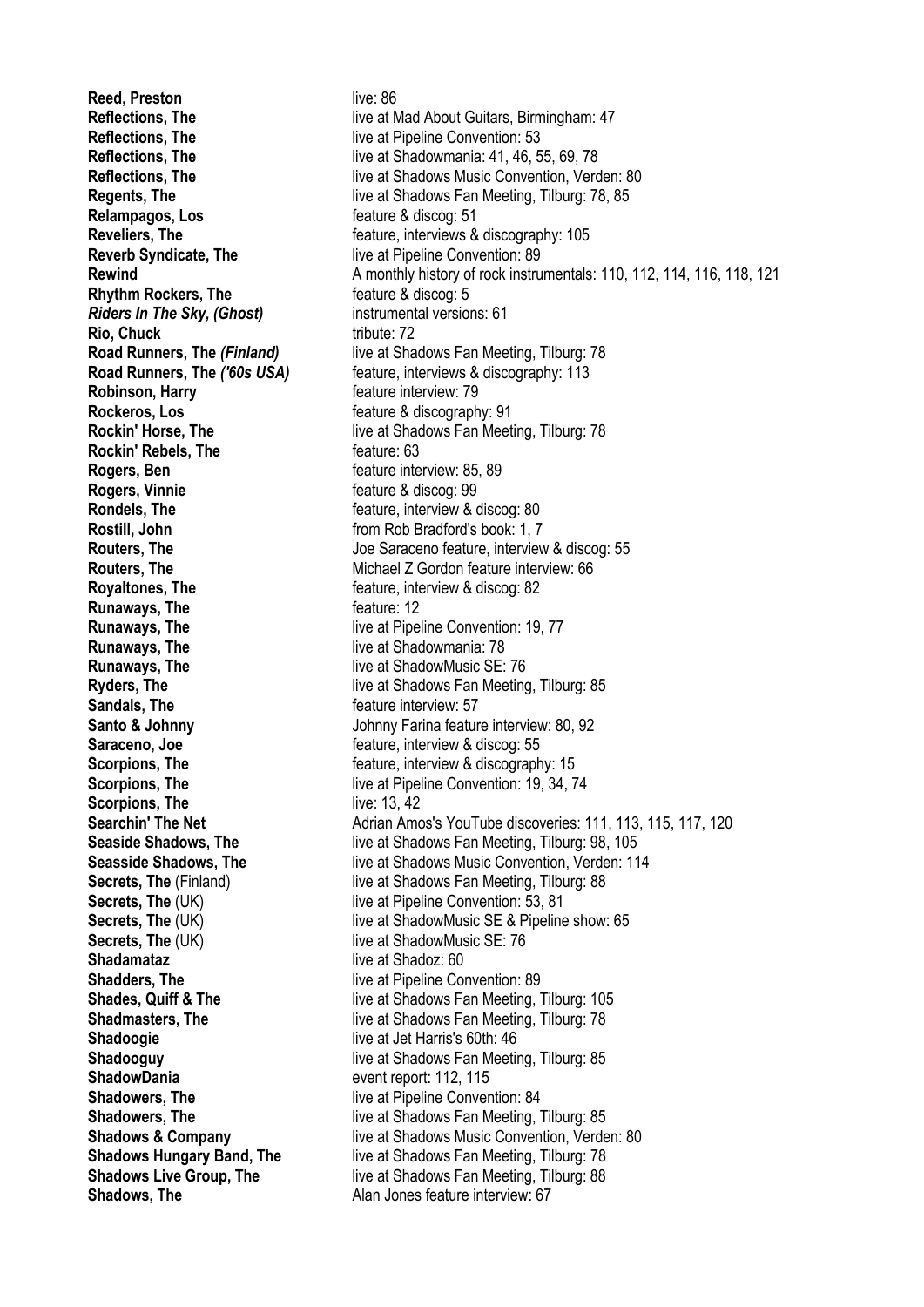**Shadows, The B-sides: 116, 118 Shadows. The Shadows All Englisher Brian Bennett feature interview: 66 Shadows, The** Bruce Welch feature interview: 19, 52, 69, 93 **Shadows, The Bruce Welch interview: 4, 7, 11, 21, 26 Shadows, The Cliff Hall feature interview: 67 Shadows, The Change Communist Communist Plant feature interview: 66 Shadows, The Change Communist Play Gretsch?: 46 Shadows, The Final Tour: 68 Shadows, The <b>Hank Marvin Career Moves Revisited**?: 42, 43 **Shadows, The <b>Hank Marvin** feature interview: 20, 68 **Shadows, The live 1989: 2, 3, 4 Shadows, The live 1990: 8 Shadows, The** Live At The BBC, overview & info on CD tracks:113 **Shadows. The Mark Griffiths feature interview: 75 Shadows, The Market Research for Album Tracks: 6 Shadows. The Mo Foster feature interview: 75 Shadows, The state on the internet: 43 Shadows, The Shadows** Criginal Music Behind The Shadows' Cover Versions (colour feature): 101, 102, 103, 104, 105, 106, 107, 108, 109, 110, 111 **Shadows, The <b>Pirate Cassettes** in Poland: 47 **Shadows, The Rockin' With Curly Leads: 103 Shadows, The Shadow Memories – Death Of A Clown 1967: 111 Shadows, The** Shadow Memories – Jet & Tony in Blackpool 1963: 108 **Shadows, The Shadow Memories – London Palladium 1967: 107 Shadows, The** Shadow Memories – pantomime 1961/2: 106 **Shadows. The** Shadow Memories – The Main Theme: 113 **Shadows, The ShadowMusic Community online: 55 Shadows. The shared titles with The Ventures (feature): 74 Shadows, The Shopping for Shadows on CD: 33 Shadows, The Shopping for Shadows, EMI: 16 Shadows, The Shopping for Shadows, Polydor: 19 Shadows, The stereo v mono: 10 Shadows. The Stockholm 1961: 35 Shadows, The That Sound: 63 Shadows, The** The Five Chesternuts ("Welsh" & "Rankin") - EMI publicity sheet **Shadows, The Shadows Tracks: 16 Shadows, The Warren Bennett interview: 63 Shadows, The** Whatever Happened To The Shadows?: 105 **Shadows Covers Albums** George Geddes' 9 page complete survey: 120 **Shadowy Men On A Shadowy Planet** feature & discog: 7 **Shazam live at Pipeline Convention: 89 Shazam live at Shadows Music Convention, Verden: 114 Sheridan, Tony** tribute: 92 **Shig & Buzz** interview: 95 **Silhouets, The** interview feature & discog: 35 **Silhouets. The live at Pipeline Convention: 34, 77 Silhouets, The live CD launch: 32 Silhouets. The live: 62 Silhouets. The state overview & live CD launch: 24 Silver Shadows, The live at Pipeline Convention: 92 Sir Bald Diddley** Big Wig farewell: 40 **Sir Bald Diddley feature: 16 Sir Bald Diddley** live at Alopecia Records event: 39 **Sir Bald Diddley live Big Wig finale: 29 Sir Bald Diddley live feature: 21 Sir Bald Diddley & His Wigouts** live at Pipeline Convention: 31 **Six, The live at Shadows Fan Meeting, Tilburg: 90**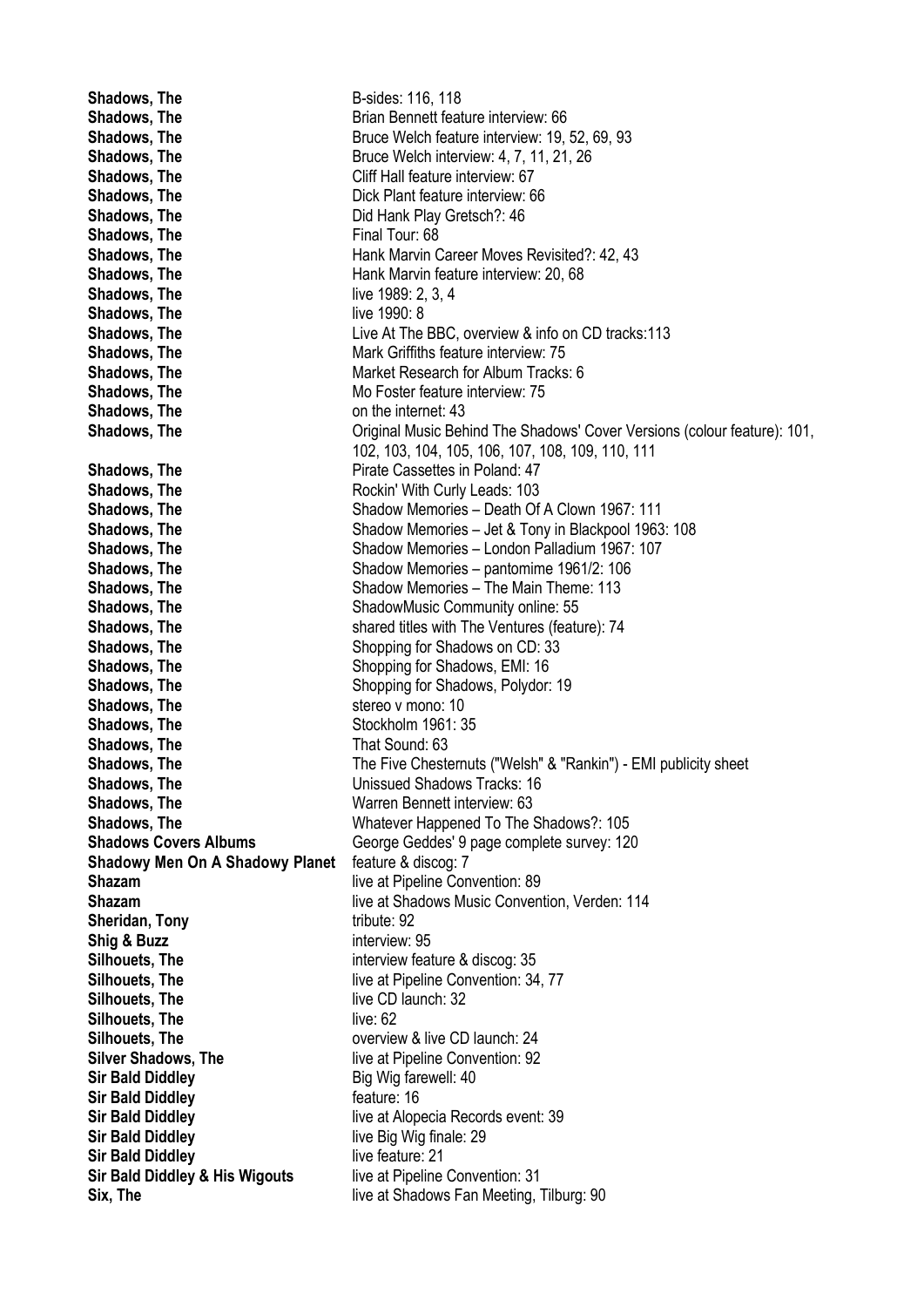**Skatalites, The live in Manchester:41 Sky** feature: 97 **Sky** Kevin Peek tribute: 92 **Slacktone** Sam Bole feature interview: 61 **Slade, Rod "Boots"** tribute: 92 **Sleepwalk** origins: 70 **Smith, Johnny** tribute: 92 **Smith, Richard feature: 29 Soderberg, Nono, & Hot Wires** live at Pipeline Convention: 68 **Sons Of The Piltdown Men** feature: 104 **Sounds Incorporated feature & discog: 2 Sounds Incorporated feature, interview & discog: 52 Sounds Incorporated feature: 24 Sounds Incorporated** Wes Hunter tribute: 92 **Space Age Travellers, The feature interview:113 Spacemen. The live at Pipeline Convention: 34 Spalding, Bob feature interview: 71 Spillane, The Davy, Band** live: 10 **Spotnicks, The 1963 UK Tour, interview: 43 Spotnicks, The Album by Album: 13 Spotnicks, The Alternate Versions: 25 Spotnicks, The Early Years, interview: 43 Spotnicks, The Farewell performance: 112 Spotnicks. The feature interview: 62 Spotnicks, The feature: 10 Spotnicks, The live: 12 Spotnicks. The Members 1957-1993: 20 Spotnicks, The Non-LP Tracks: 43 Spotnicks, The Papa 'O: 24 Staccatos, The feature & interview: 16 Steel Guitar** Steel Guitar on CD: 35 **Steenhuis, Wout Steenhuis**, **Wout Feature**, selected discog: 114 **Stoller, Rhet feature & discog: 11 Story Behind The Song** feature: 106 **Strange, Billy Strange, Billy feature**, interview:  $44$ **Strange, Billy** tribute: 89 **String-A-Longs, The** feature, interview & discog: 73 **Sullivan, Big Jim feature**, interview: 22 **Sullivan, Big Jim** interview feature: 49

**Sixties Tribute Band, The** live at Shadows Fan Meeting, Tilburg: 96 **Sixties. The live at Shadows Fan Meeting, Tilburg: 88 Skinner, Derek A Drummer's Life, feature & interview: 108,110 Skinner, Derek** Journey Into Space – My Days As A Spotnick: 110 **Slacktone** Dave Wronski feature interview: 56 **Slacktone** Dusty Watson feature interview: 61 **Slacktone Slacktone live at Fender Museum Show: 46 Smith, Johnny** Whatever happened to the creator of Walk Don't Run: 107 **Spalding, Bob** live at Pipeline Convention: 71, 92 **Spectre, The** live at Shadows Fan Meeting, Tilburg: 78, 88 **Spotnicks, The feature (1957-2020) & album discography: 116 Spotnicks, The** Journey Into Space – Derek Skinner's Days As A Spotnick: 110 **Spotnicks, The** live at Stars Of The '60s, London Palladium: 60 **Steady State live at Shadows Fan Meeting, Tilburg: 88 Steel Guitar** British Steel Guitar Festival: 14, 35 **Stingrays, The** live at Pipeline Convention: 77, 92 **Straitjackets, Los** Eddie Angel feature interview: 100 **Straitiackets, Los** live on Surfin' To Baja cruise: 60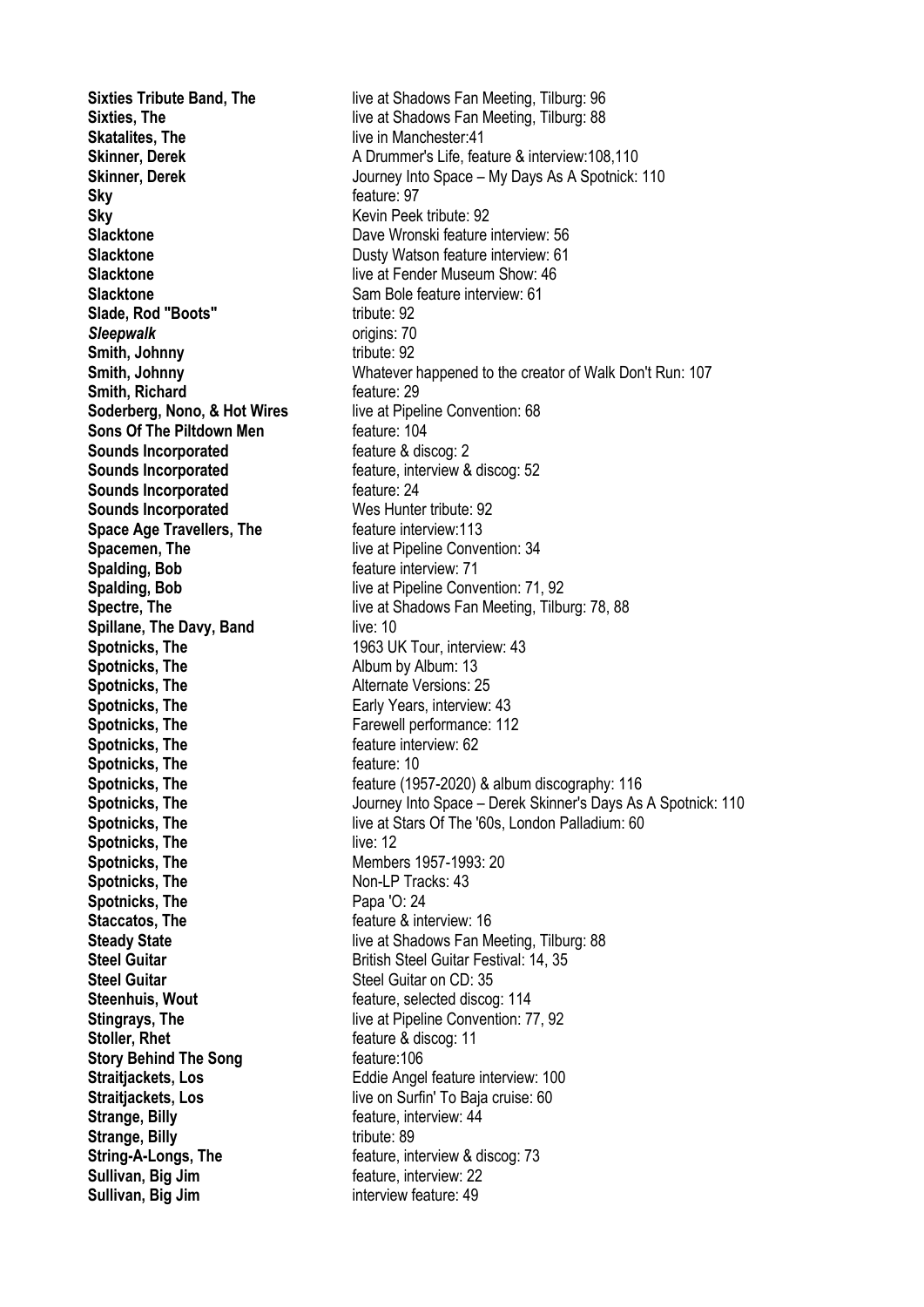**Sullivan, Big Jim** tribute: 90 **Sullivan, Tim Sullivan, Tim feature interview: 66, 119 Summer Holiday** stage show: 33 **Supertones. The feature interview: 66, 105, 113, 119 Surf: Top 101 Classic Surf Tracks** listing: 117 **Surf: South Bay Music Scene 1959-66** Dominic Priore's 8 page feature: 120 **Surf Rats, The discrete and feature: 22 Surf Rats. The live at Pipeline Convention: 23 Surfaris, The** live in the '60s: 87 **Surfaris, The Contract Contract Contract Contract Contract Contract Contract Contract Contract Contract Contract Contract Contract Contract Contract Contract Contract Contract Contract Contract Contract Contract Contract Surfdusters Surfdusters feature**, interview & discog: 47 **Surfin' Gorillas, The live at Pipeline Convention: 71 Surfin' Gorillas, The live: 67 Susan & The Surftones** interview: 32, 49 **Susan & The Surftones**<br>
Susan Yasinski feature interview: 92<br>
feature interview: 92 **Swedish Instrumental Sound feature: 43 Swinging Back Beats** live at ShadowDania: 112 Tabous, The **Decision Contract Contract Contract Contract Contract Contract Contract Contract Contract Contract Contract Contract Contract Contract Contract Contract Contract Contract Contract Contract Contract Contract Co Tangent Tangent Feature: 7 Tangent** live:12 **Tasty** live at ShadowDania: 115 **Taylor, Mel** tribute: 32 **Taylor, Ted, Four Figure 12 Figure Figure Figure Figure Figure Figure Figure Figure Figure Figure Figure Figure Figure Figure Figure Figure Figure Figure Figure Figure Figure Teddy & The Rough Riders feature, interview & discog: 102 Telstar** 55 versions: 107 **Telstar** The Story Behind The Song: 107 **Temebeats, The discreparagement of the feature: 33 Temebeats. The live at Pipeline Convention: 34 Thorgerson, Storm** tribute 92 **Titans, The Figure 2012 Feature, interview & discog: 95 Tomsco, George** live at Pipeline Convention: 71 **Tomsco, George live in Canada: 42 Tomsco, George, & Fireballs feature & discog: 70 Tone Raiders, The live at Pipeline Convention: 89 Tornados, The discoging the feature & discoging 33 Tornados, The If the live at Pipeline Convention: 56 Tornados, The live: 10 Tornados, The** Norman Hale feature & interview: 94 **Tornados, The Tornados' Convention 1995: 29 Torres, Jimmy Torres Jimmy live at Pipeline Convention: 74 Tribute To The Spotnicks, A** debut at The Spotnicks' farewell: 112 **Twang Gang, The discrept in the feature: 39 Twang Gang, The live at Pipeline Convention: 84 UB Hank Guitar Club Band** live at Pipeline Convention: 53 **UB Hank Guitar Club Band** live at Shadowmania: 55, 62

**Sullivan, Big Jim** Memories Of A Legend: 91 **Sunburst, The** live at Shadows Fan Meeting, Tilburg: 88 **Sunset Shadows, The live at Shadows Fan Meeting, Tilburg: 90 Surfaris, The Surfaris, The feature**, discography and interview: 109 feature interview: 92 **Tasty Tasty Tasty Example 2018 I** live at Shadows Fan Meeting, Tilburg: 105 **T-Bones, The** Joe Saraceno feature, interview & discog: 55 **T-Bones, The** Judd Hamilton feature interview & discog: 77 **Tornadoes, The live at Battle Of The Surf Bands 1993: 20 Tornadoes. The live at Rendezvous Ballroom surf show: 45 Tornados, The** live at Instrumental Rock Guitar Festival: 58 **Tornados, The live at Stars Of The '60s, London Palladium: 60**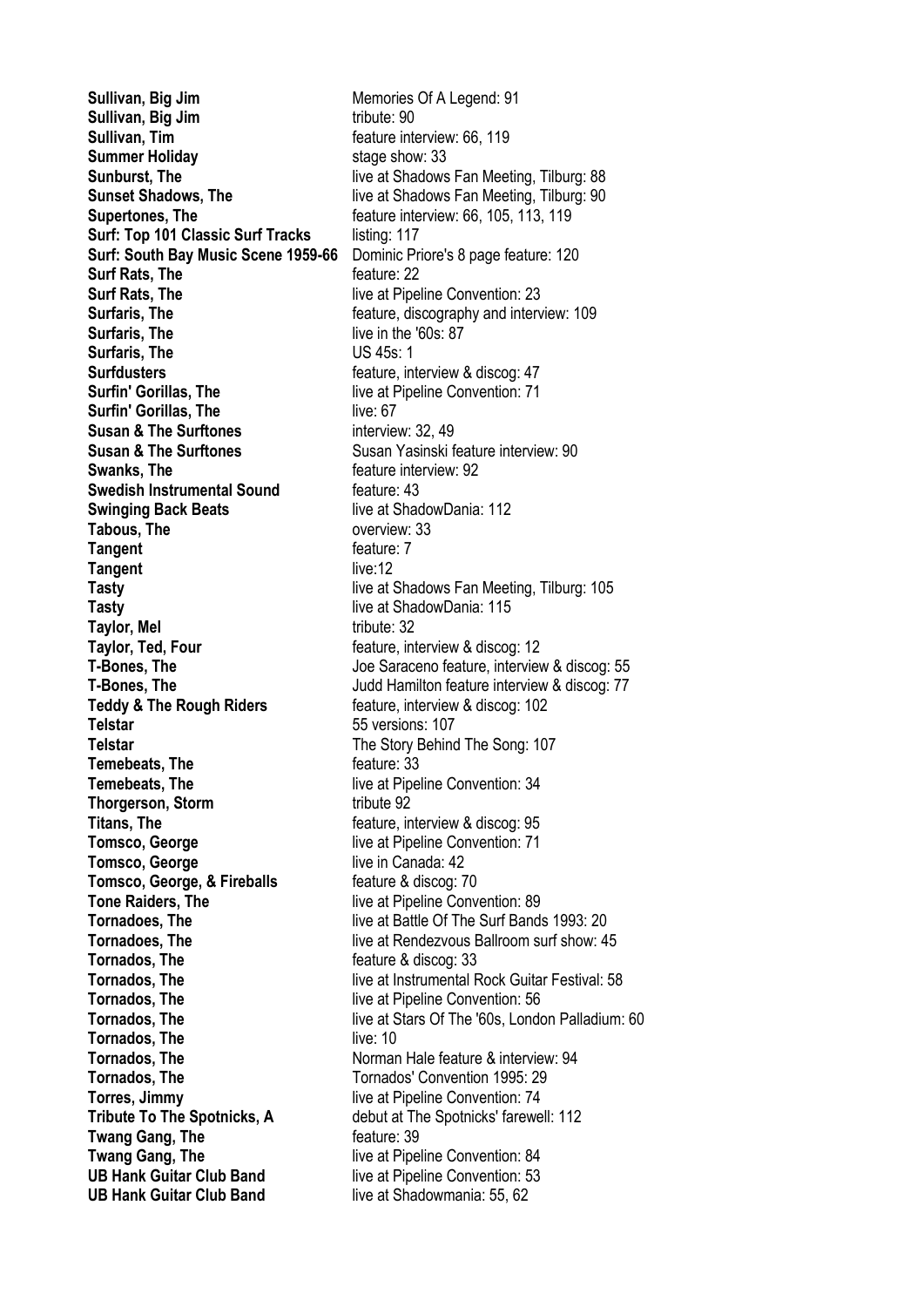**Ukelele Orchestra Of GB** live: 88 **Ventures, The Constitution Constructs** Acoustic Rock: 48 **Ventures, The** *Beethoven Five-Oh*: 91 **Ventures, The** Bob Bogle tribute: 81 **Ventures. The live – 1984 & 1986 Ventures. The live - Sweden 1989: 2, 4 Ventures. The live - USA tour 2006: 71 Ventures. The news: 32 Ventures. The ventures on the internet: 41 Vernon, Mike** *Vernon, Mike Parameters Parameters Parameters* **<b>***Parameters Parameters Parameters Parameters Parameters* **<b>***Parameters Parameters Parameters Parameters Parameters* **Vintage feature & discog: 1 Vox amp** Blue plaque: 104 **Wailers. The live: 57** *Walk Don't Run* **by Community Community Community Community Community Community Community Community Community Community Community Community Community Community Community Community Community Community Community Community Wammack, Travis Example 2 Wammack, Travis Figure 2 feature & discog: 103 Ware, Terry "Buffalo"** interview: 88 **Watson, Doc** tribute: 89 **Watson, Dusty interview: 61 Webb, Steve** *Webb, Steve CO* **Wechter, Julius** tribute: 43 **Weedon, Bert** An Audience With: 62 **Weedon, Bert** tribute: 89 **Welch, Bruce** *Welch, Bruce CO* 

**van Eijk, Hans van Eijk, Hans feature**, interview & discog: 94 **van Eijk, Hans van Eijk, Hans live at Pipeline Convention: 95 Varmlose, Jens Varmlose, Jens live at Shadows Fan Meeting, Tilburg: 90 Vegas Beach** Ricky Las Vegas interview: 70 **Ventures News** incl. USA tour 2019: 112 **Ventures. The Community Community Community Community Community Community Community Community Community Community Community Community Community Community Community Community Community Community Community Community Communi Ventures, The Connection Connective Connection** Don Wilson feature interview: 78 **Ventures, The Communist Communist Communist Communist Communist Communist Communist Communist Communist Communist Communist Communist Communist Communist Communist Communist Communist Communist Communist Communist Communi Ventures. The Connect Example 20 Vilson tribute feature: 121 Ventures, The Early Recordings – Who Played?: 30 Ventures, The** interview re the '60s parts 1&2: 34, 38 **Ventures, The** Japanese tour: 34, 42, 49; 72, 89, 99, 103, 110, 113 **Ventures, The Ventures, The** Joe Saraceno feature interview: 55 **Ventures. The Ventures of The Contract Accord Accord Accord Josie Wilson feature interview: 68 Ventures. The Ventures of Allementary Accord Judd Hamilton feature interview: 77 Ventures, The** live – A Weekend With The Ventures: 118 **Ventures, The** live – Golden Bear 1982: 120 **Ventures. The live - Surfin' To Baja cruise: 60 Ventures, The Community Community Play Guitar With... overview: 38 Ventures, The** Shared Titles with The Shadows (feature): 74 **Ventures, The The Studio Ventures: 44 Vibratos, The** discog & Dick Plant feature interview: 96 **Vibratos. The live at Pipeline Convention: 60 Vibratos, The** live at Shadowmania: 62 **Vicars Of Twiddly, The live at Pipeline Convention: 84 Vickings, The live at Pipeline Convention: 40 Vickings, The live at Shadows Fan Meeting, Tilburg: 96 Vintage, The** live at Pipeline Convention: 84 **Vintage, The** live at Shadows Fan Meeting, Tilburg: 78 **Wailers, The** *Wailers*, The *Mailers*, The *Mailers*, The *Mailers*, The *Mailers*, The *Mailers* **Walk Don't Run** The Story Behind The Song: 106 **Weedon, Bert Example 20 FEATURE: FEATURE: FEATURE: FEATURE: FEATURE: FEATURE: FEATURE: FEATURE: FEATURE: FEATURE: FEATURE: FEATURE: FEATURE: FEATURE: FEATURE: FEATURE: FEATURE: FEATUR Weedon, Bert live at Pipeline Convention: 44 Welch, Bruce feature interview: 19, 52, 69, 93**